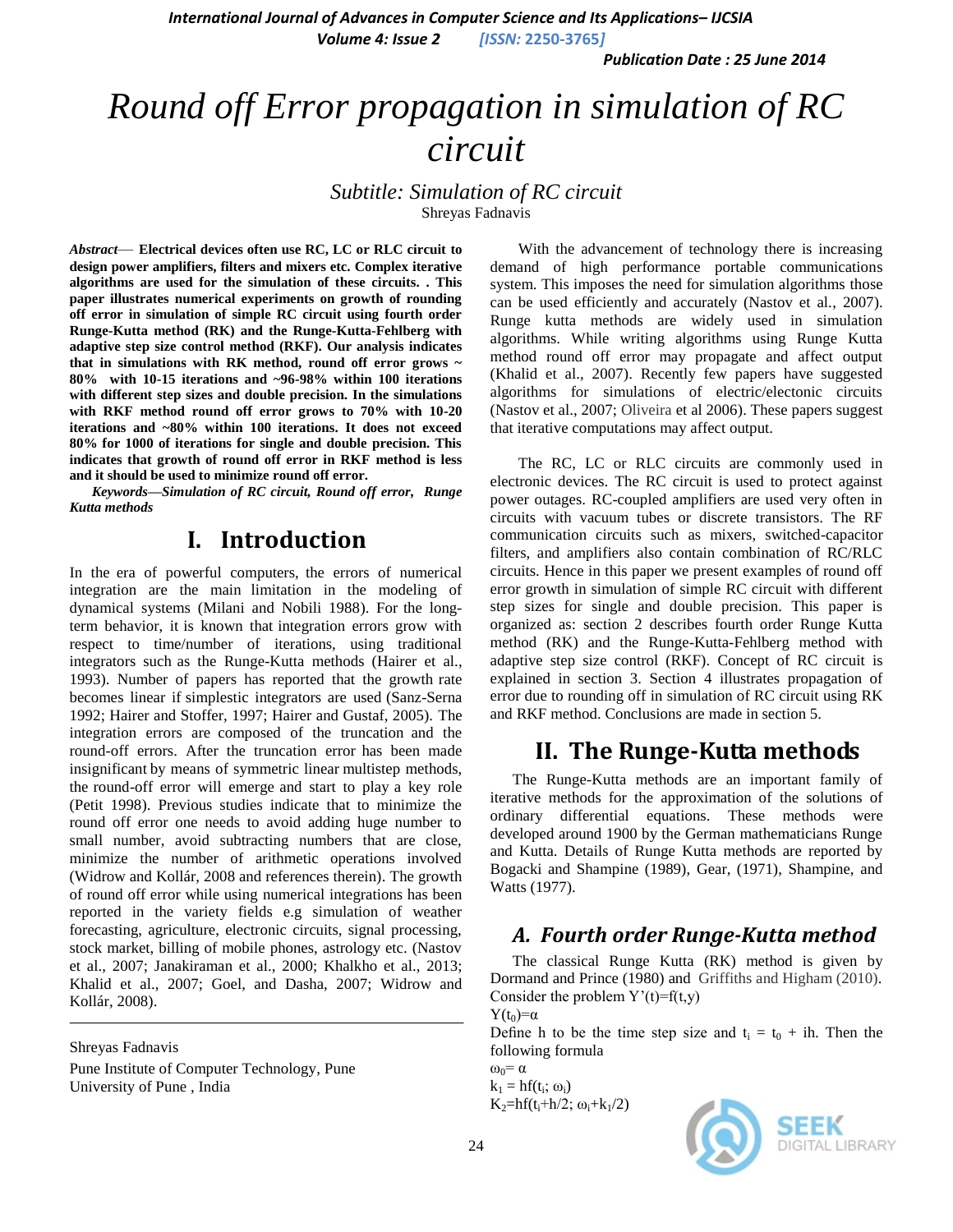### $K_3=hf(t_1+h/2; \omega_1+k_2/2)$  $K_4 = hf(t_1 + h/2; \omega_1 + k_3)$  $\omega_{i+1} = \omega_i + 1/6(K_1 + 2k_2 + 2K_3 + k_4)$

Computes an approximate solution, that is  $\omega_i \approx y(t_i)$ .

# *B. the Runge-Kutta-Fehlberg method with adaptive step size control*

The Runge-Kutta-Fehlberg (RKF) method is an example of adaptive time-stepping method. It uses a fourth-order and fifth-order Runge-Kutta method that share some evaluations of  $f(t; y)$ , in order to reduce the number of evaluations of f per time step to six, rather than the ten that would normally be required from a pairing of fourth and fifth-order methods. In this method we will use adaptive step size control during the computation. The idea is to start with a moderate step size. When we detect that the expected error is larger than  $\varepsilon$ , then we reduce the step size and recalculate the current step. When we detect that the expected error is less than  $\varepsilon$ , then we keep the current step and slightly enlarge the step size in the next step. This requires us to have a good estimation of the expected error (Fehlberg, 1969). The flow chart describing adaptive step size control is given in Fig. 1.



Fig. 1 Flow diagram of the step size control by use of the step doubling method

The RKF method is explained below.

 $\omega_0 = \alpha$  $k_1 = hf(t_i; \omega_i)$  $K_2=hf(t_i+h/4; \omega_i+k_1/4)$  $K_3=hf(t_1+3h/8; \omega_1+3/32K1+9/32K2)$  $K_4=hf(t_1+12h/13; \omega_1+1932/2197*K_1 7200/2197*K<sub>2</sub>+7296/2197*K<sub>3</sub>)$ 

#### *Publication Date : 25 June 2014*

 $K_5=hf(t_1+12h/13; \omega_1+439/216*K_1-8*K_2+3680/513*K_3-$ 845/4104\*K4)  $K_6=hf(t_i+12h/13; \omega_i-8/27*K_1+2*K_2 3544/2565*K_{3}+1859/4104K_{4}-11/40*K_{5}$  $\omega_{i+1} = \omega_i + 25/216*K_1 + 1408/2565K_3 + 2197/4104K_4 - 1/5*K_5$  $\dot{\omega}_{i+1}$ =  $\omega_i$ +16/135\*K<sub>1</sub>+6656/12825\*K<sub>3</sub>+28561/56430\*K<sub>4</sub>- $9/50*K<sub>5</sub>+2/55*K<sub>6</sub>$  $R=1/h|\dot{\omega}_{i+1}-\omega_{i+1}|$ 

$$
\delta = 0.84 \left(\frac{\varepsilon}{R}\right)^{1/4}
$$

if  $R \leq \varepsilon$  keep  $\omega$  as the current step solution and move to the next step with step size δh

if R> ɛ recalculate the current step with step size δh.

# **III. R-C Circuit**

A resistor–capacitor charging circuit (RC circuit), or RC filter or RC network, is an [electric circuit](http://en.wikipedia.org/wiki/Electric_circuit) composed of [resistors](http://en.wikipedia.org/wiki/Resistors) and [capacitors](http://en.wikipedia.org/wiki/Capacitors) driven by a [voltage](http://en.wikipedia.org/wiki/Voltage_source) or [current source](http://en.wikipedia.org/wiki/Current_source) as shown in Fig. 2. A first order RC circuit is composed of one resistor and one capacitor with voltage source arraged in series. RC circuits can be used to filter a signal by blocking certain frequencies and passing the others. The most common RC filters are the [high-pass filters](http://en.wikipedia.org/wiki/High-pass_filter) and [low-pass filters.](http://en.wikipedia.org/wiki/Low-pass_filter) [Bband](http://en.wikipedia.org/wiki/Band-pass_filter)[pass filters](http://en.wikipedia.org/wiki/Band-pass_filter) and [band-stop filters](http://en.wikipedia.org/wiki/Band-stop_filter) usually require [RLC filters,](http://en.wikipedia.org/wiki/RLC_filter) though crude ones can be made with RC filters



Fig.2 A typical resistor–capacitor circuit (RC circuit). V is source voltage. I(t) represents currents at time t,  $V_R(t)$  stands for voltage across resistor  $R$ ' at time t. V<sub>C</sub> represents voltage across capacitor 'C'

The typical RC circuit is shown in Fig.2 If the charge on the capacitor is Q and the current owing in the circuit is I, the voltage across R and C are RI and Q/C respectively.

Kirchoff's law says that the voltage between any two points has to be independent of the path used to travel between the two points,

 $RI(t) + (1/C)$ .  $Q(t) = V(t)$ 

Assuming that R; C and V are known, this is still one differential equation in two unknowns, I and Q. However the two unknowns are related by  $I(t) = dQ/dt$  (t)



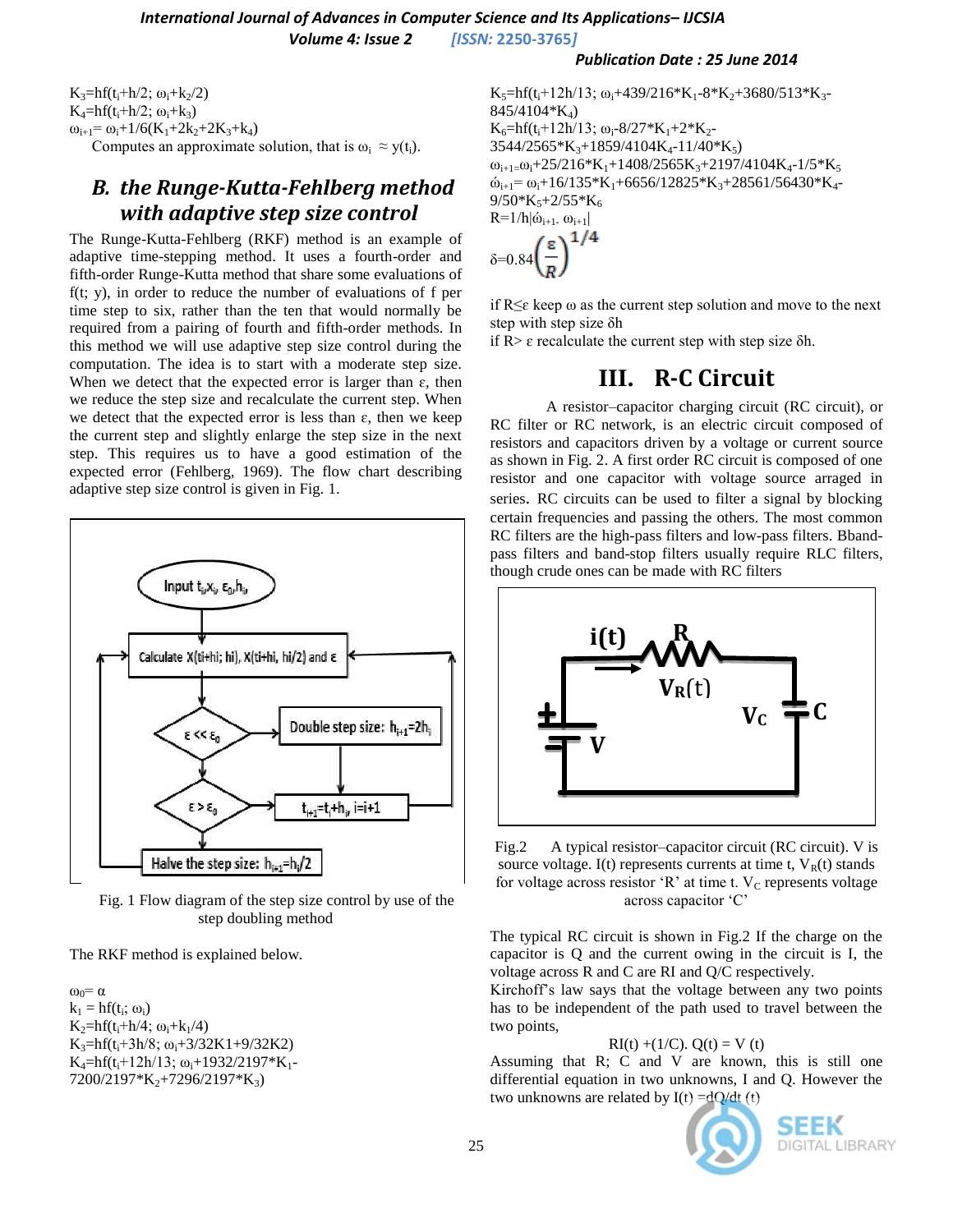#### *International Journal of Advances in Computer Science and Its Applications– IJCSIA Volume 4: Issue 2 [ISSN:* **2250-3765***]*

#### *Publication Date : 25 June 2014*

so that  $RQ'(t) + (1/C)$ .  $Q(t) = V(t)$ The  $V = 0$  Solution If the applied voltage  $V = 0$ , this equation is separable and

consequently easily solved.<br> $R \frac{dq}{dt} = -\frac{1}{c}Q$ 

$$
\frac{dq}{c} = -\frac{1}{RC} dt
$$

$$
\int \frac{dq}{Q} = -\frac{1}{RC} \int dt
$$

Applying log on both the sides

$$
\ln|Q| = \frac{1}{RC}t + K
$$
  
 
$$
Q(t) = K \cdot e^{-t/RC}
$$

where  $K = \pm e^{k}$ . At  $t = 0$ ,  $Q(0) = Ke^{0} = K$ , so . Hence the capacitor just discharges exponentially through the resistor. When V is nonzero, the equation is no longer separable. But there is another approach that allows us to solve  $RQ'(t) + \frac{1}{c}Q(t) = V(t)$ .

Divide by R we get

$$
RQ'(t) + \frac{1}{RC}Q(t) = \frac{1}{R}V(t)
$$
 (1)

Multiply whole equation by  $\mu(t)$ .  $\mu(t)^*Q'(t)+1/RC^*\mu(t)^*Q(t)=1/R^*\mu(t)^*V(t)$  (2)

Apply derivative on left hand side and substitute  $\mu'(t)=1/RC^* \mu(t)$ . This equation for  $\mu(t)$  is separable and hence may be solved by the same technique that we used to solve

$$
Q'(t) = \frac{-1}{\kappa c} Q(t)
$$
  
\nNow substitute  $\mu(t) = e^{t/RC}$   
\nMultiply equation (1) by  $e^{t/RC}$  gives  
\n
$$
e^{t/RC} Q'(t) + \frac{1}{RC} e^{t/RC} Q(t) = \frac{1}{R} e^{t/RC} V(t)
$$
\n
$$
\frac{d}{dt} (e^{t/RC}(t)) = \frac{1}{R} e^{t/RC} V(t)
$$
\n
$$
e^{t/RC} Q(t) = \frac{1}{R} \int e^{t/RC} V(t) dt
$$
\n
$$
Q(t) = \frac{1}{R} e^{-\frac{t}{RC}} \int e^{\frac{t}{RC}} V(t) dt
$$
\nIf  $V(t)=V_0$  Then  
\n
$$
\int e^{t/RC} V(t) dt = \int e^{t/RC} V_0 dt = RCV_0 e^{t/RC} + k,
$$
\ntherefore  
\n
$$
Q(t) = CV_0 + Ke^{-t/RC}
$$
\n(3)

Where K=k/R is an arbitrary constant (Meijs, 2008).

### **IV. Results and Discussions**

We simulated RC circuit described in section 3. Simulations have been carried out with two methodologies (1) RK method and (2) RKF method as described in section 2. These experiments are conducted for different step sizes for single and double precisions. We track round off error for 1000 time steps/iterations and for step size h=0.001, h=0.01, h=0.05 with same initial conditions for both the methods. Figure 3 illustrates increase in round off error (expressed in percentage) versus number of time steps/iterations for step size  $h=0.001$ .



Fig.3. Growth of round of error versus number of steps/iterations in simulation of RC circuit for step size= 0.001, for RK single precision (solid red line), RK double precision (dotted red line), RKF single precision (solid blue line), RKF double precision (blue dotted line).

In case of RK method, round off error grows rapidly to ~85 % within 10 time steps/iterations and ~98 % within 100 time steps/iterations. For RKF method round off error is negligible for the initial 10 time steps/iterations. It then increases to  $~10$  time steps/iterations. Due to adoptive size control round off error does not exceed 80% for 1000 time steps/iterations. These experiments are repeated for double precision indicated by dotted lines. It shows that round off error is less in double precision than in single precision (but shows same nature as for single precision).

Figure 4 shows percentage increase of round off error with number of time steps/iterations for both the methods and for the step size h=0.01. It shows that for RK method round off error increases to ~83% within first 10 time steps/iterations and ~98% within 100 time steps/iterations. In case of RKF method round off error is negligible for initial 6 time steps/iterations it then increase to 68% within 10 times steps/iterations. It increases to 80% within 100 time steps/iterations and does not exceed later. The round off error

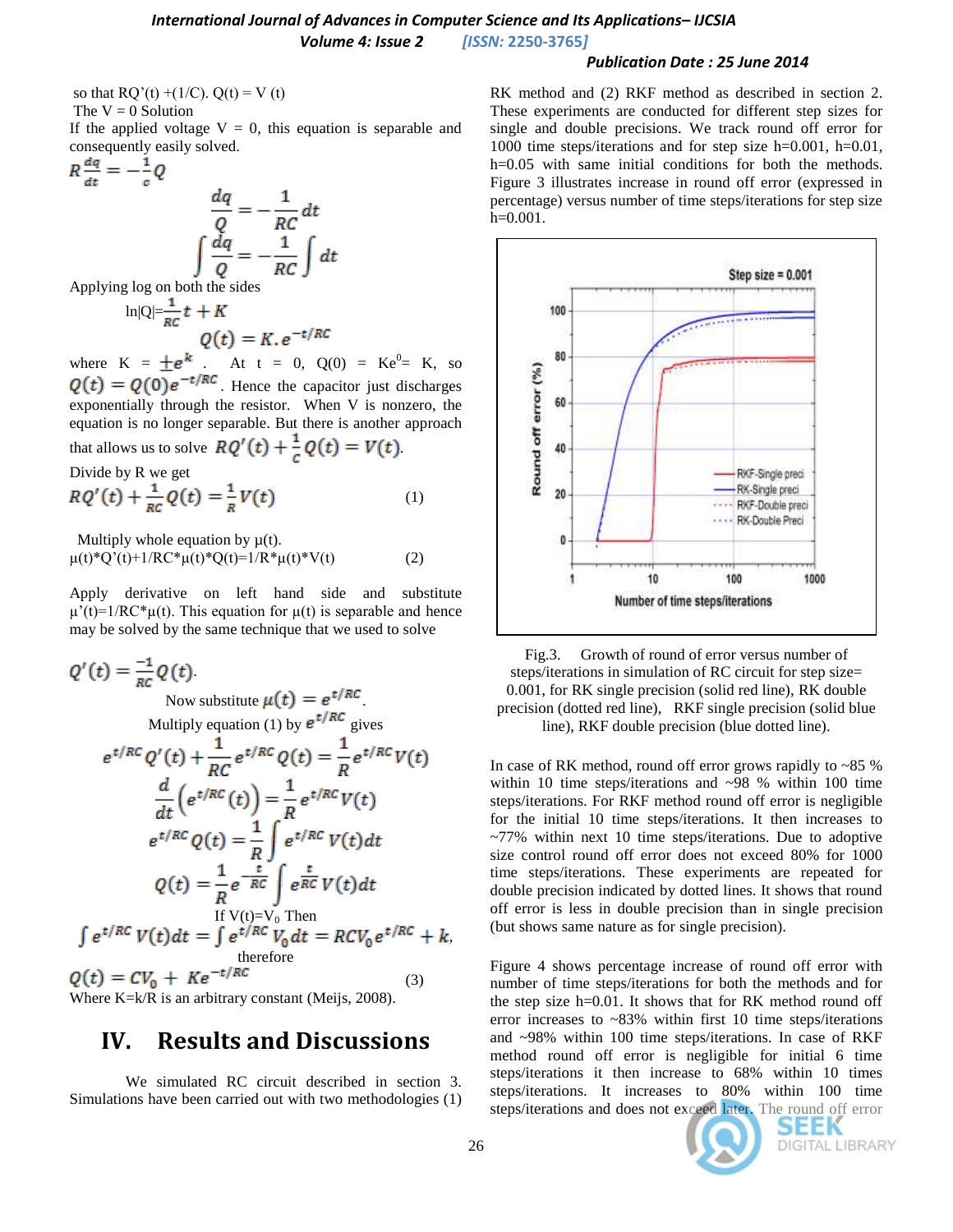### *International Journal of Advances in Computer Science and Its Applications– IJCSIA Volume 4: Issue 2 [ISSN:* **2250-3765***]*

#### *Publication Date : 25 June 2014*

is less for double precision (indicated by dotted lines) than the single precision



Fig.4. Growth of round of error versus number of time steps/iterations in simulation of RC circuit for step size= 0.01; for RK single precision (solid red line); RK single precision (dotted red line); RKF single precision (solid blue line) and RKF double precision (blue dotted line).



Fig.5 Growth of round of error versus number of time steps/iterations in simulation of RC circuit for step size= 0.05; for RK single precision (solid red line); RK double precision (dotted red line), RKF single precision (solid blue line), RKF double precision (blue dotted line).

The percentage increase of round off error with number of time steps/iterations for both the methods and for the step size h=0.05 is shown in Figure 5. In RK method round off error grows to ~82% within first 10 time steps/iterations it then increase to  $\sim$ 96% within 100 time steps/iterations and  $\sim$ 100% within 1000 time steps/iterations. For RKF method round off error growth is higher  $\approx 75\%$  within first 10 time steps/iterations for the step size h=0.05 as compared to other smaller step sizes. It then grows to 80% within 100 time steps/iterations.

The Figures 3-5 show that round off error is higher for smaller step sizes for RK method, while it smaller in case of RKF method for first 100 time steps/iterations. It increases to ~98-99% within 1000 time steps/iterations for simulation with RK method and ~80 with RKF method.

# **V. Conclusions**

We simulate Resistance-Capacitor (RC) circuit with fourth order Runge-Kutta method (RK) and the Runge-Kutta-Fehlberg method with adaptive step size control (RKF). Numerical experiments are conducted for different step sizes and for single/double precisions. Our analysis indicate that in simulations with RK method, round off error grows  $\sim 80\%$ with 10-15 time steps/iterations and ~96-98% within 100 time steps/iterations with different step sizes; for single and double precisions. For both the methods, round off error is less in simulations with double precision as compared to single precision for different step sizes. For RK method the round off error is higher for smaller step sizes, while it smaller in case of RKF for first 100 time steps/iterations. Simulations with RKF method round off error grows to 70% with 10-20 time steps/iterations and ~80% within 100 time steps/iterations. It does not exceed 80% for 1000 of iterations for single and double precision. This indicates that growth of round off error in RKF method is less. The above results are pertaining to fourth order Runge-Kutta and Runge-Kutta-Fehlgerg method with adaptive step size control. There may be a few more methods used by other researchers and a few more may evolve in future. We hope that researchers will be able to find comprehensive treatment to keep the round off error minimal.

### *Acknowledgment*

Author thank with gratitude Dr. S. Fadnavis for her able guidance and encouragement during the course of this study and college of Pune Institute of Computer Technology, Pune, India for providing facility to conduct numerical experiments and proving library facility.



.